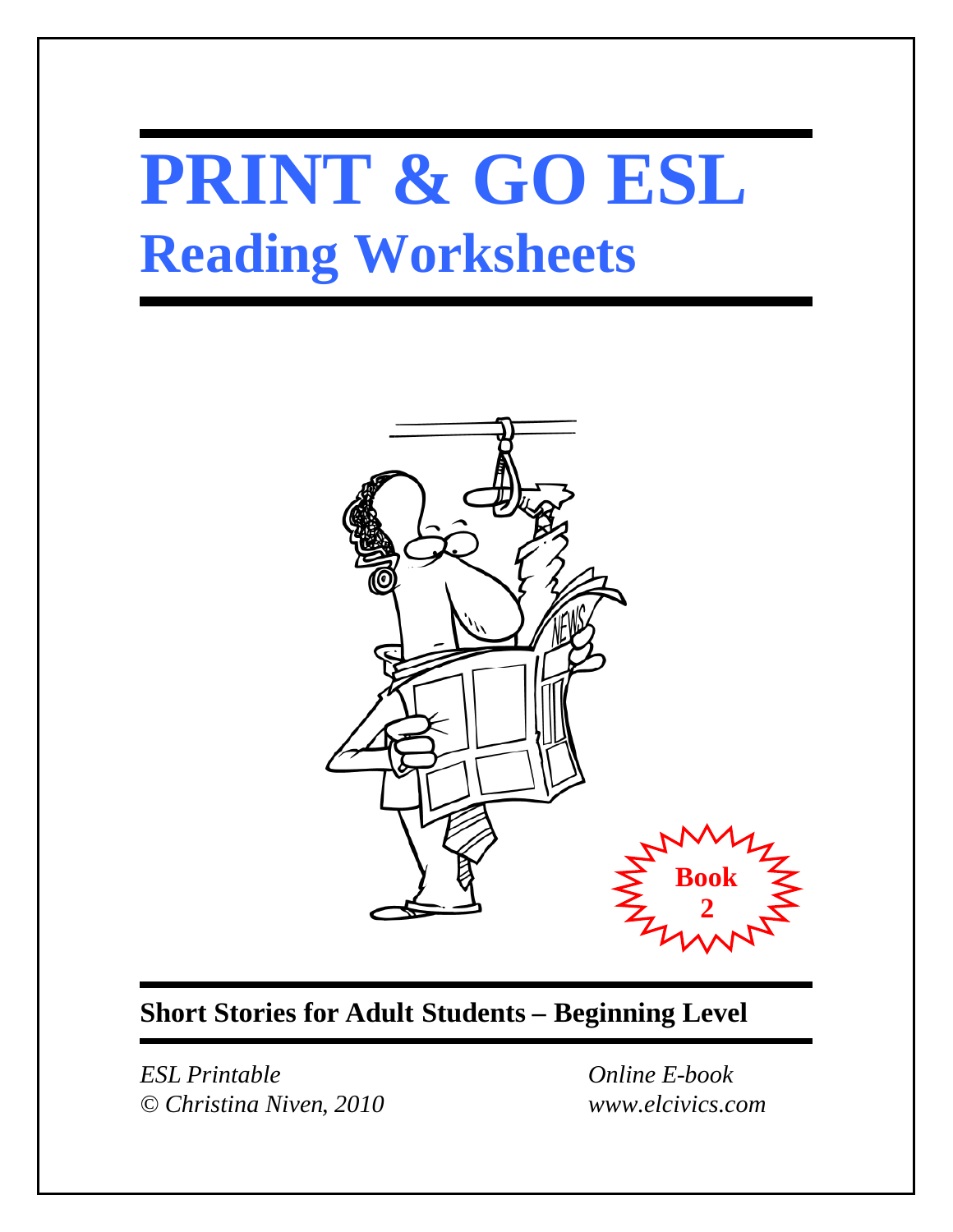*Print & Go ESL Reading Worksheets, Book 2* is an assortment of reproducible worksheets for ESL teachers and students. The material is designed for beginning-level adults who are learning English. Worksheet subjects include: gardening, education, food, cell phones, health, transportation, and feelings.

## **Worksheet Features**

- Free
- Web site download, no need for paper backups
- Black and white pages that copy well
- Small easy-to-digest chunks of information
- Short one or two paragraph stories
- Clear subject/verb/object sentence structures
- Repetitive exercises to guarantee student success
- Four skill areas: reading, true/false, forming opinions, writing

## **Teaching Tips**

- Preview the story by asking questions about the pictures.
- Pair students and have them read the stories aloud to each other.
- Conduct class surveys by tallying yes/no answers to Exercise C.
- Have students stand and share their written responses to Exercise D.
- Assign higher level students the task of writing a second paragraph for each of the stories.
- Assign the worksheets as homework.
- Use the worksheets as a supplement to Distance Learning Classes.

### **Permission to Make Photocopies – Download to Your Web Site**

Copyright holder is licensing this eBook under the Creative Commons license. Attribution Non-Commercial No Derivatives 3.0 [http://creativecommons.org/licenses/by-nc-nd/3.0/.](http://creativecommons.org/licenses/by-nc-nd/3.0/) You have permission to share this eBook, post to your web site, print it, and pass it along to others, as long as you don't make any edits or changes to its contents or digital format. You do not have permission to sell it electronically or as a printed book. If you do post it to your site, provide a link back to http://www.elcivics.com/ giving credit to the copyright holder. This eBook is available for free by visiting [http://www.elcivics.com.](http://www.elcivics.com/) © Christina Niven, 2010.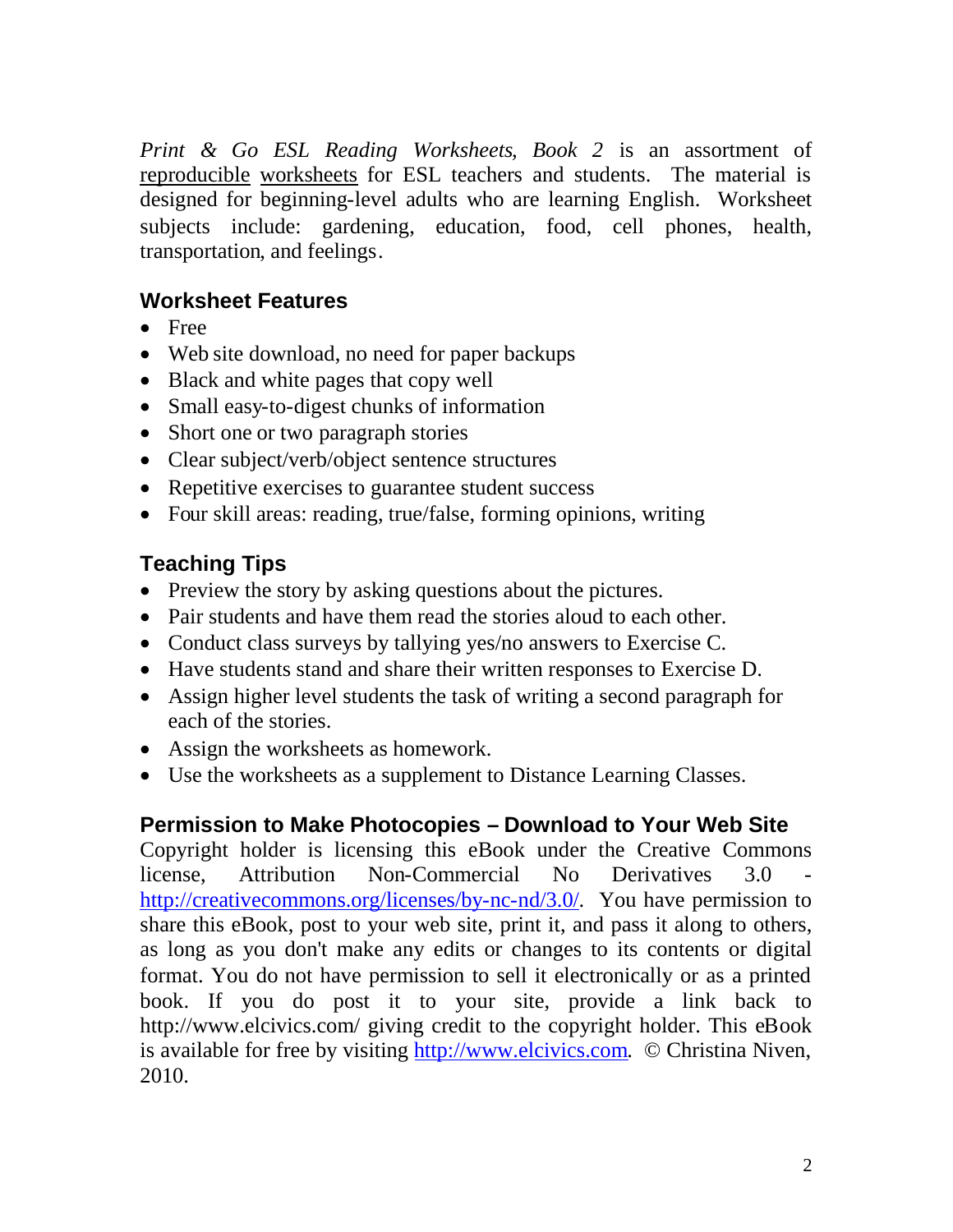## **PLANTING FLOWERS**



#### **A. Reading**

Mrs. Mott and her granddaughter, Sally, are planting flowers in the garden. Mrs. Mott is using a trowel to dig small holes in the dirt. The holes are three inches deep and six inches apart. After Mrs. Mott digs a hole, Sally puts a flower in it. The flowers are in small plastic containers. Each container has dirt surrounding the roots of the plant. After Mrs. Mott and Sally plant the flowers, they will water them with a garden hose. In a few weeks the flowers will grow taller. When they are about eight inches tall, Mrs. Mott will cut them and put them in a vase. She will put the vase of flowers on her kitchen table.

#### **B. True or False**

- 1. **\_\_\_\_\_\_\_\_** Mrs. Mott's grandson is named Sally.
- 2. **\_\_\_\_\_\_\_\_** Sally and her grandmother are planting flowers.
- 3. **\_\_\_\_\_\_\_\_** The flowers came in small plastic containers.
- 4. **\_\_\_\_\_\_\_\_** Mrs. Mott is wearing gloves.
- 5. **\_\_\_\_\_\_\_\_** The holes for the flowers are six inches deep.

#### **C. Yes or No – Share Your Opinion**

- 1. **\_\_\_\_\_\_\_\_** I like to get flowers for my birthday.
- 2. **\_\_\_\_\_\_\_\_** People who talk to plants are crazy.

#### **D. Writing – Do you prefer artificial plants or real plants? Why?**

**\_\_\_\_\_\_\_\_\_\_\_\_\_\_\_\_\_\_\_\_\_\_\_\_\_\_\_\_\_\_\_\_\_\_\_\_\_\_\_\_\_\_\_\_\_\_\_\_\_\_\_\_\_\_\_\_\_\_\_\_\_\_\_\_\_\_\_\_\_\_\_\_**

**\_\_\_\_\_\_\_\_\_\_\_\_\_\_\_\_\_\_\_\_\_\_\_\_\_\_\_\_\_\_\_\_\_\_\_\_\_\_\_\_\_\_\_\_\_\_\_\_\_\_\_\_\_\_\_\_\_\_\_\_\_\_\_\_\_\_\_\_\_\_\_\_**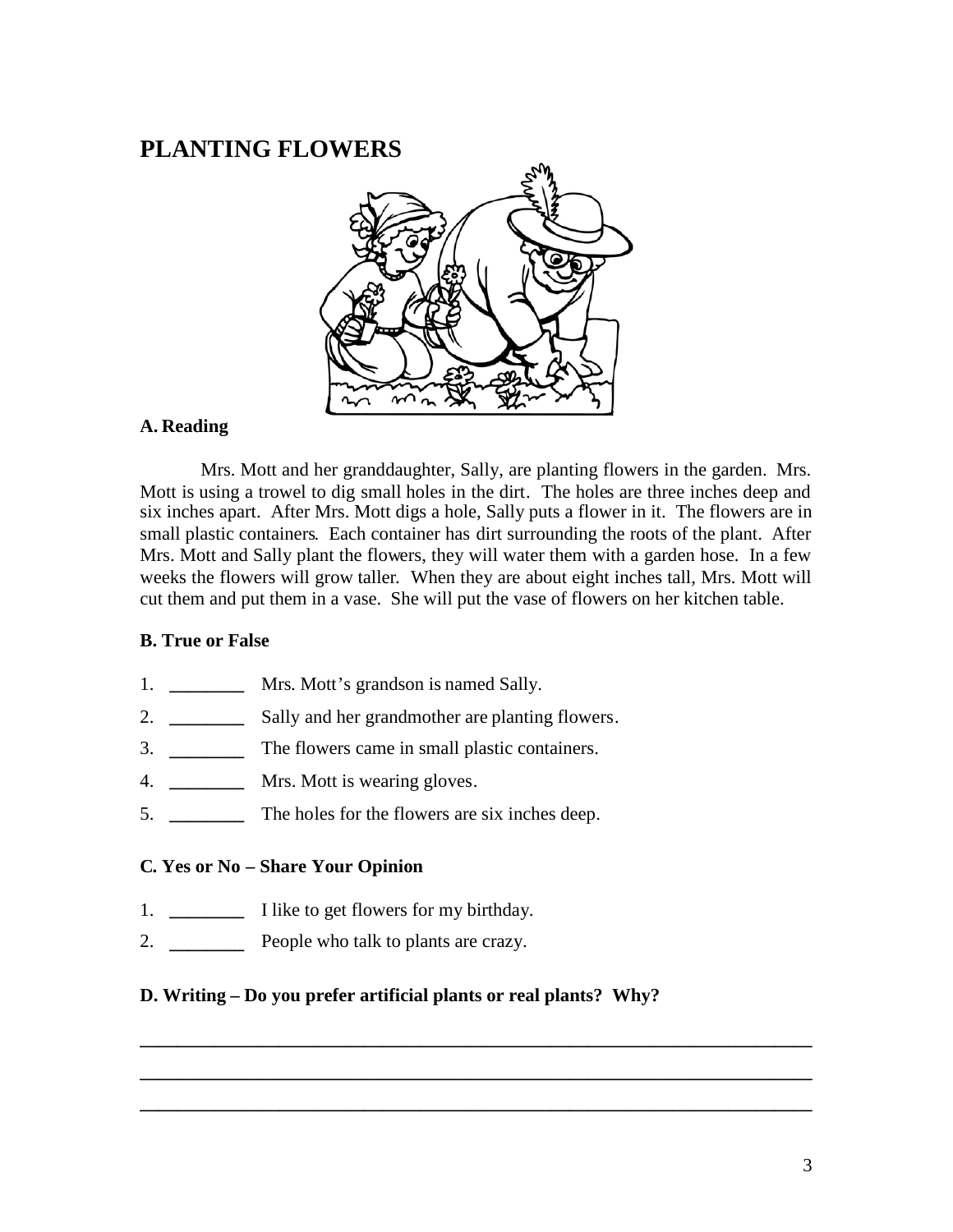## **PREPARING FOR A TEST**



#### **A. Reading**

Whitney and Dion are preparing for a Spanish test. Their teacher, Mr. Hidalgo, is giving the test on Tuesday. The test will be on the vocabulary words in chapter two of their Spanish textbook. There will be fifty questions on the test. Each correct answer is worth two points. Students who get all the answers correct will get one-hundred points. Both Whitney and Dion want to get an A on the test. They wrote the vocabulary words on index cards. They wrote the words in Spanish on one side of the index cards and in English on the other side. Now, they are saying the words aloud.

#### **B. True or False**

- 1. **Whitney and Dion are students.**
- 2. **\_\_\_\_\_\_\_\_** Mr. Hidalgo is giving a Spanish test on Tuesday.
- 3. **\_\_\_\_\_\_\_\_** Each test question is worth fifty points.
- 4. **\_\_\_\_\_\_\_\_** Dion wants to get an A on the test.
- 5. **\_\_\_\_\_\_\_\_** Whitney and Dion wrote the vocabulary words on index cards.

**\_\_\_\_\_\_\_\_\_\_\_\_\_\_\_\_\_\_\_\_\_\_\_\_\_\_\_\_\_\_\_\_\_\_\_\_\_\_\_\_\_\_\_\_\_\_\_\_\_\_\_\_\_\_\_\_\_\_\_\_\_\_\_\_\_\_\_\_\_\_\_\_**

**\_\_\_\_\_\_\_\_\_\_\_\_\_\_\_\_\_\_\_\_\_\_\_\_\_\_\_\_\_\_\_\_\_\_\_\_\_\_\_\_\_\_\_\_\_\_\_\_\_\_\_\_\_\_\_\_\_\_\_\_\_\_\_\_\_\_\_\_\_\_\_\_**

**\_\_\_\_\_\_\_\_\_\_\_\_\_\_\_\_\_\_\_\_\_\_\_\_\_\_\_\_\_\_\_\_\_\_\_\_\_\_\_\_\_\_\_\_\_\_\_\_\_\_\_\_\_\_\_\_\_\_\_\_\_\_\_\_\_\_\_\_\_\_\_\_**

#### **C. Yes or No – Share Your Opinion**

- 1. **\_\_\_\_\_\_\_\_** It's good to study with a friend.
- 2. **\_\_\_\_\_\_\_\_** It's easy for adults to learn a new language.

#### **D. Writing – How do you prepare for a test?**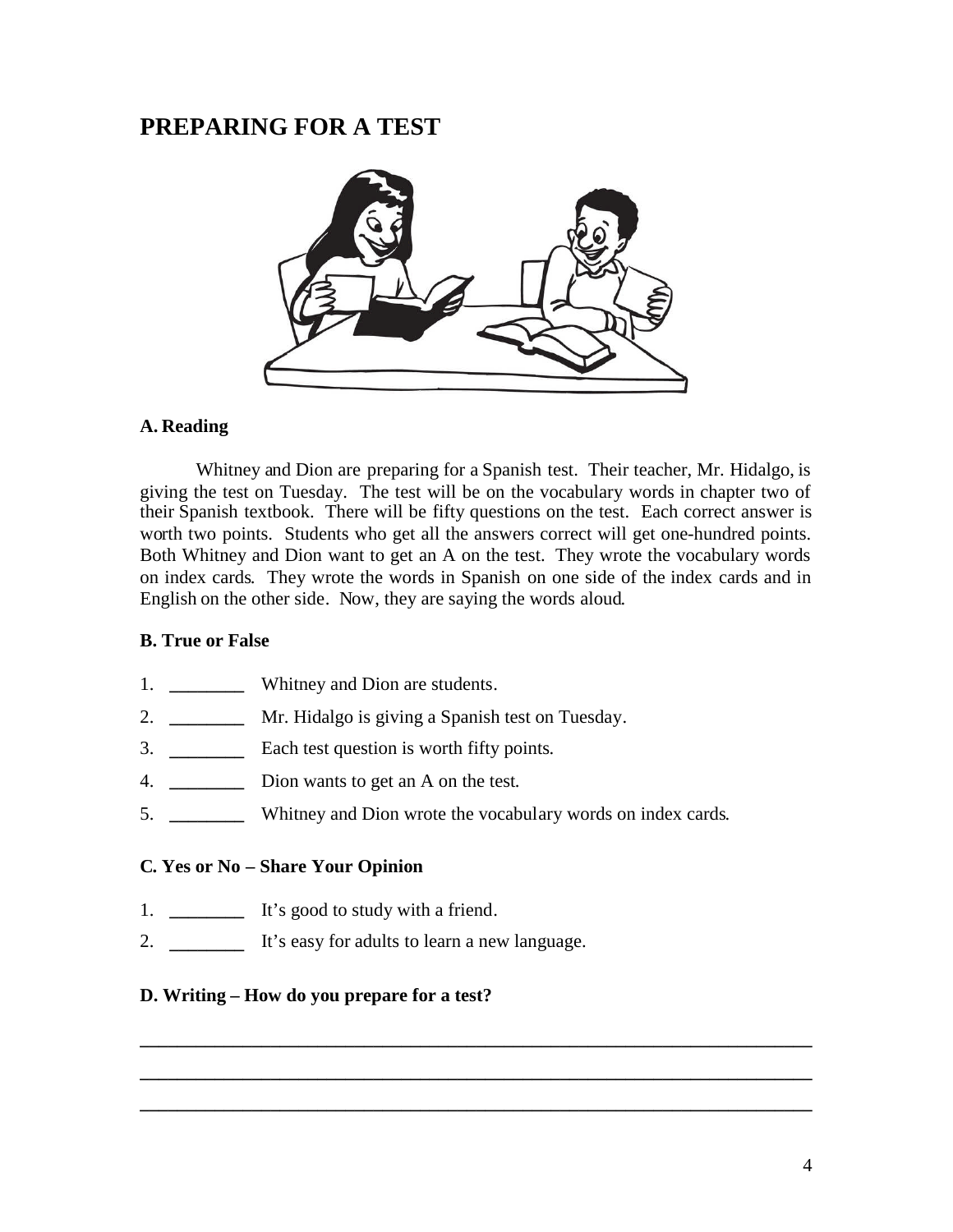## **BANANA SPLITS**



#### **A. Reading**

Banana splits taste delicious, and they are fast and easy to make. First, put a scoop of vanilla ice cream, a scoop of chocolate ice cream, and a scoop of strawberry ice cream in an oval bowl. Then, pour strawberry, butterscotch, and pineapple syrup over the scoops of ice cream. Next, top each scoop of ice cream with whipped cream, chopped nuts, and a cherry. Finally, peel a ripe banana and cut it in half lengthwise. Put the banana halves on opposite sides of the bowl. Be sure to have plenty of napkins because banana splits are messy to eat.

**\_\_\_\_\_\_\_\_\_\_\_\_\_\_\_\_\_\_\_\_\_\_\_\_\_\_\_\_\_\_\_\_\_\_\_\_\_\_\_\_\_\_\_\_\_\_\_\_\_\_\_\_\_\_\_\_\_\_\_\_\_\_\_\_\_\_\_\_\_\_\_\_**

**\_\_\_\_\_\_\_\_\_\_\_\_\_\_\_\_\_\_\_\_\_\_\_\_\_\_\_\_\_\_\_\_\_\_\_\_\_\_\_\_\_\_\_\_\_\_\_\_\_\_\_\_\_\_\_\_\_\_\_\_\_\_\_\_\_\_\_\_\_\_\_\_**

**\_\_\_\_\_\_\_\_\_\_\_\_\_\_\_\_\_\_\_\_\_\_\_\_\_\_\_\_\_\_\_\_\_\_\_\_\_\_\_\_\_\_\_\_\_\_\_\_\_\_\_\_\_\_\_\_\_\_\_\_\_\_\_\_\_\_\_\_\_\_\_\_**

#### **B. True or False**

- 1. **\_\_\_\_\_\_\_\_** Banana splits are difficult to make.
- 2. **\_\_\_\_\_\_\_\_** Boil the bananas before you cut them in half.
- 3. **\_\_\_\_\_\_\_\_** After a banana is cut in half, it has four pieces.
- 4. **\_\_\_\_\_\_\_\_** Syrup and ice cream come in various flavors.
- 5. **\_\_\_\_\_\_\_\_** Banana splits are messy to eat.

#### **C. Yes or No – Share Your Opinion**

- 1. **\_\_\_\_\_\_\_\_** Vanilla is the best ice cream flavor.
- 2. **\_\_\_\_\_\_\_\_** Banana splits are delicious.

#### **D. Writing – Are banana splits healthy or unhealthy? Why?**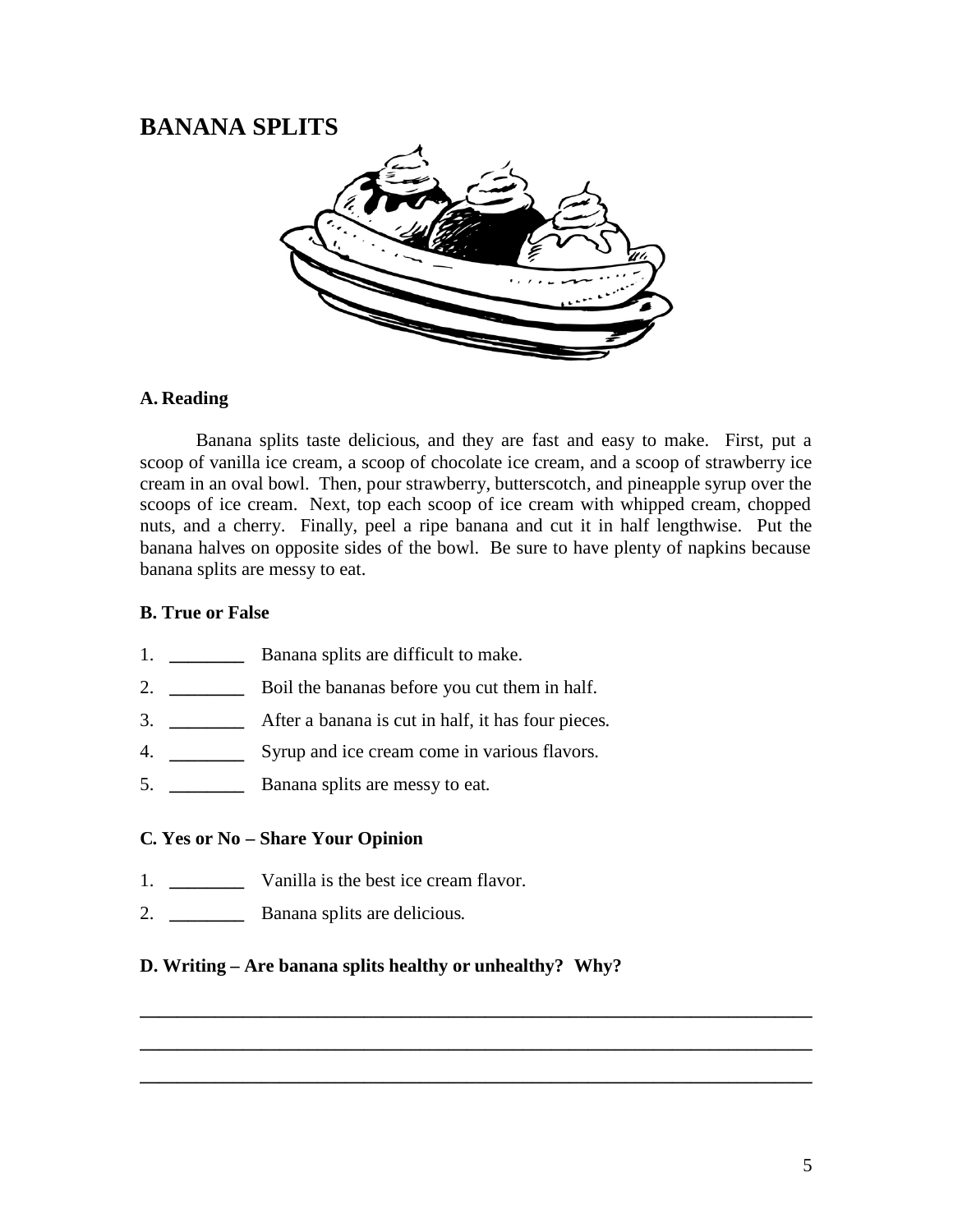## **NEW CELL PHONE**



#### **A. Reading**

Art's wife bought him an expensive cell phone for his fiftieth birthday. Now, he can take pictures, record videos, access the Internet, download maps, play music, and send and receive text messages. Unfortunately, Art doesn't know how to use all the features on his new phone. He read the instructions, but he doesn't understand them. He read the instructions a second time, but he still doesn't understand them. Art's wife told him to ask a friend at work to show him how to use his new phone. Art doesn't want to ask for help. He doesn't want his co-workers to think he is not good with technology.

#### **B. True or False**

- 1. **\_\_\_\_\_\_\_\_** Art got a new cell phone for his birthday.
- 2. **\_\_\_\_\_\_\_\_** Some cell phones can record videos.
- 3. **\_\_\_\_\_\_\_\_** Art has a wife and a job.
- 4. **\_\_\_\_\_\_\_\_** Art is forty years old.
- 5. **\_\_\_\_\_\_\_\_** *Co-workers* are people who work for the same company.

#### **C. Yes or No – Share Your Opinion**

1. **\_\_\_\_\_\_\_\_** Art should ask a co-worker to help him with his new cell phone.

**\_\_\_\_\_\_\_\_\_\_\_\_\_\_\_\_\_\_\_\_\_\_\_\_\_\_\_\_\_\_\_\_\_\_\_\_\_\_\_\_\_\_\_\_\_\_\_\_\_\_\_\_\_\_\_\_\_\_\_\_\_\_\_\_\_\_\_\_\_\_\_\_**

**\_\_\_\_\_\_\_\_\_\_\_\_\_\_\_\_\_\_\_\_\_\_\_\_\_\_\_\_\_\_\_\_\_\_\_\_\_\_\_\_\_\_\_\_\_\_\_\_\_\_\_\_\_\_\_\_\_\_\_\_\_\_\_\_\_\_\_\_\_\_\_\_**

**\_\_\_\_\_\_\_\_\_\_\_\_\_\_\_\_\_\_\_\_\_\_\_\_\_\_\_\_\_\_\_\_\_\_\_\_\_\_\_\_\_\_\_\_\_\_\_\_\_\_\_\_\_\_\_\_\_\_\_\_\_\_\_\_\_\_\_\_\_\_\_\_**

2. **\_\_\_\_\_\_\_\_** Technology is improving our lives.

#### **D. Writing – Is it necessary to have a cell phone? Why?**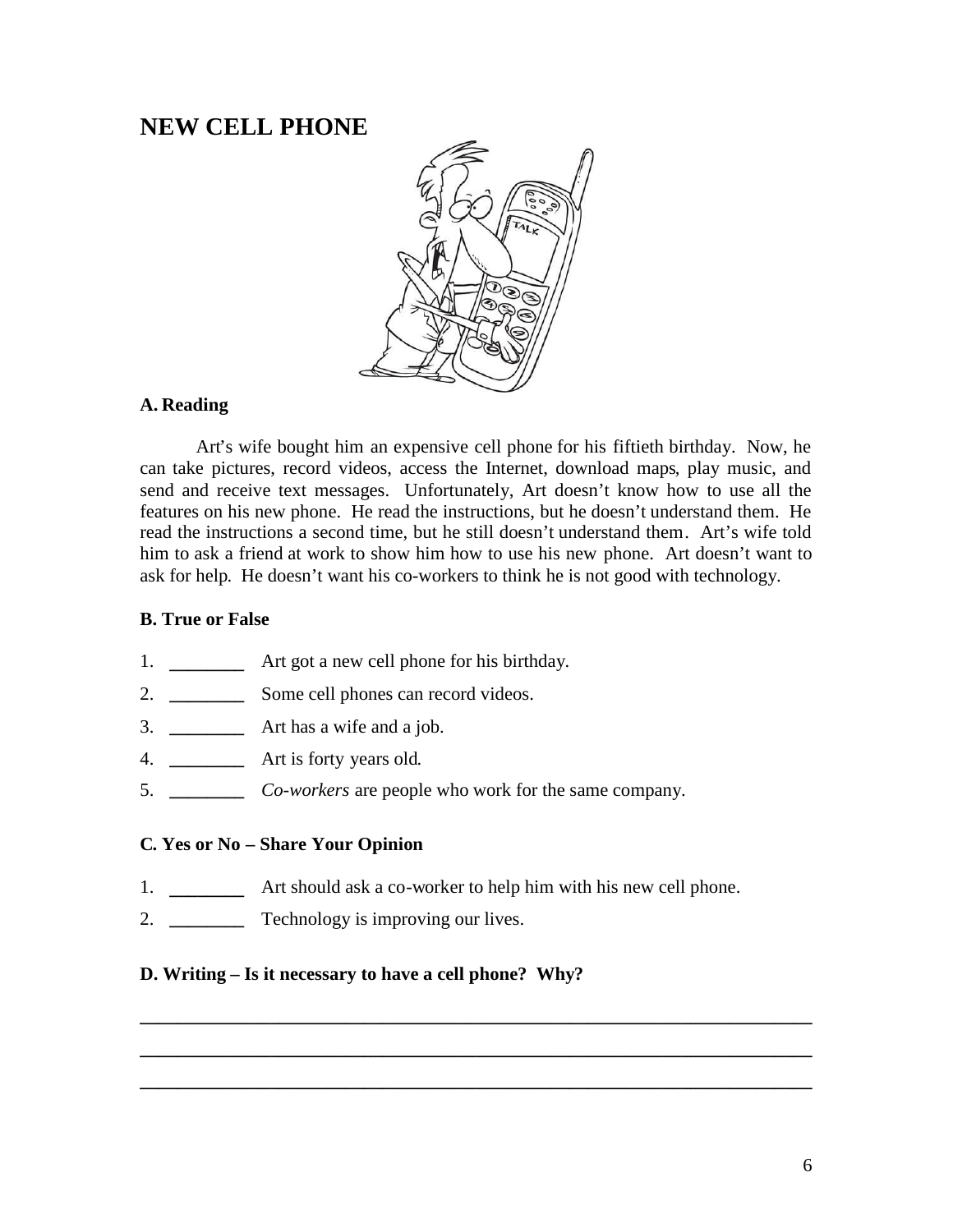## **BROKEN WRIST**



#### **A. Reading**

Yolanda was walking up some stairs at work when she tripped and fell. She put her right hand out as she started falling and broke her wrist. A co-worker drove her to the emergency room of a nearby hospital. An x-ray technician took x-rays of her wrist. When the x-rays came back, they showed that her wrist was broken. Now, Yolanda is waiting to see a doctor. The doctor will have an assistant put a cast on her arm. Yolanda hopes the doctor will give her a prescription for pain medication. Every time she moves it feels awful.

#### **B. True or False**

- 1. **\_\_\_\_\_\_\_\_** Yolanda was injured at work.
- 2. **\_\_\_\_\_\_\_\_** A co-worker drove Yolanda to the hospital.
- 3. **\_\_\_\_\_\_\_\_** Yolanda's left wrist is broken.
- 4. **\_\_\_\_\_\_\_\_** X-ray technicians take x-rays.
- 5. **\_\_\_\_\_\_\_\_** The hospital has an emergency room.

#### **C. Yes or No – Share Your Opinion**

1. **\_\_\_\_\_\_\_\_** Yolanda will feel less pain when the cast is on her arm.

**\_\_\_\_\_\_\_\_\_\_\_\_\_\_\_\_\_\_\_\_\_\_\_\_\_\_\_\_\_\_\_\_\_\_\_\_\_\_\_\_\_\_\_\_\_\_\_\_\_\_\_\_\_\_\_\_\_\_\_\_\_\_\_\_\_\_\_\_\_\_\_\_**

**\_\_\_\_\_\_\_\_\_\_\_\_\_\_\_\_\_\_\_\_\_\_\_\_\_\_\_\_\_\_\_\_\_\_\_\_\_\_\_\_\_\_\_\_\_\_\_\_\_\_\_\_\_\_\_\_\_\_\_\_\_\_\_\_\_\_\_\_\_\_\_\_**

**\_\_\_\_\_\_\_\_\_\_\_\_\_\_\_\_\_\_\_\_\_\_\_\_\_\_\_\_\_\_\_\_\_\_\_\_\_\_\_\_\_\_\_\_\_\_\_\_\_\_\_\_\_\_\_\_\_\_\_\_\_\_\_\_\_\_\_\_\_\_\_\_**

2. **\_\_\_\_\_\_\_\_** Patients should avoid taking pain medication.

#### **D. Writing – Did you ever break a bone? Did you have a cast?**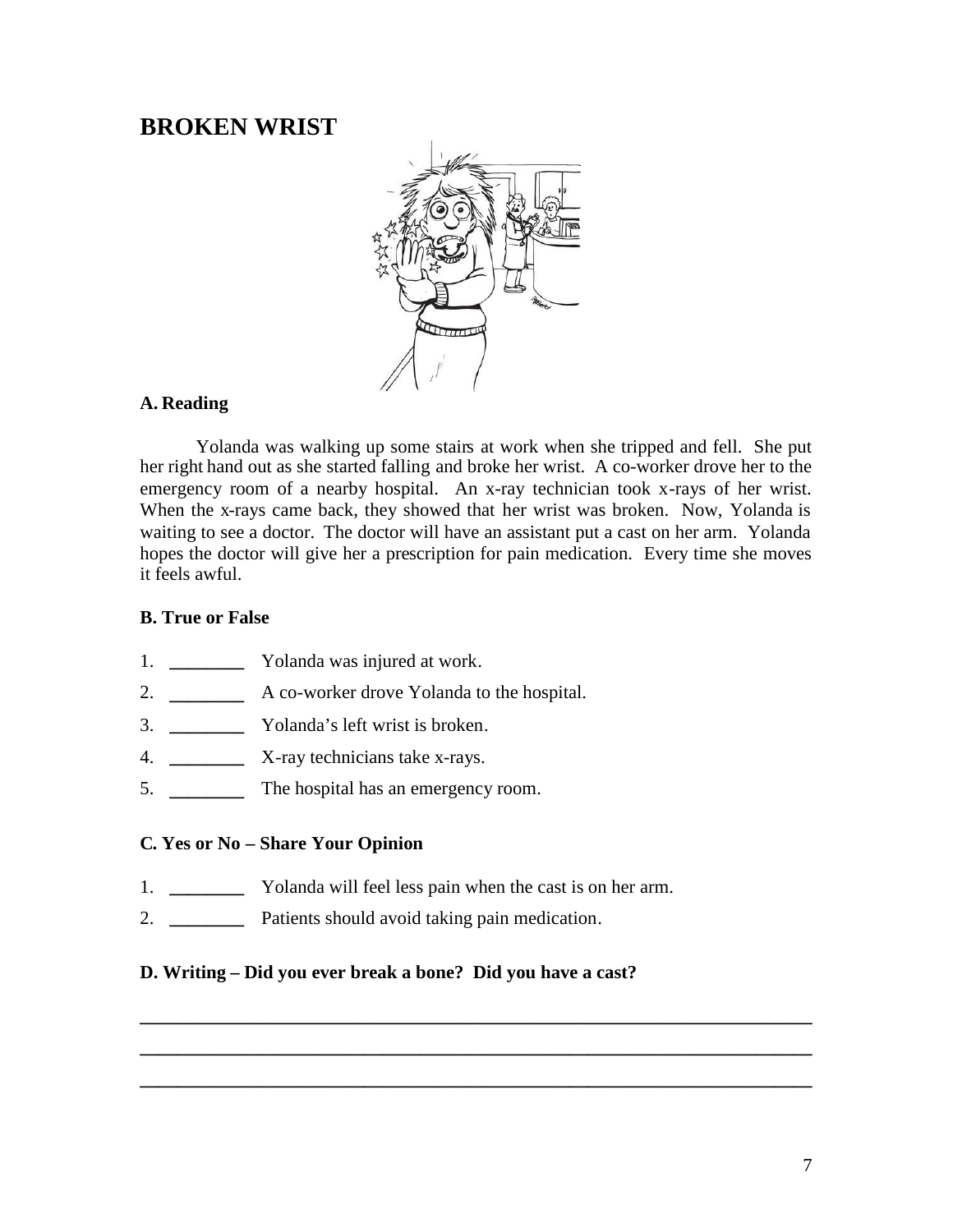## **BUS RIDE**



#### **A. Reading**

Mr. Farsi usually drives to work, but today he is taking the bus. His car overheated yesterday, so it is at the repair shop. The mechanic said it will be ready after five o'clock tomorrow. Mr. Farsi is upset because the bus is crowded and he has to stand. He is trying to read the newspaper, but it is difficult because the bus jerks every time it stops and starts. The other passengers on the bus are talking loudly and he can't concentrate. He can't hear when the bus driver calls out the names of the streets. He can't see out the windows either. Mr. Farsi doesn't like riding the bus.

#### **B. True or False**

- 1. **\_\_\_\_\_\_\_\_** Mr. Farsi is driving the bus to work today.
- 2. **\_\_\_\_\_\_\_\_** Mr. Farsi's car will be ready tomorrow.
- 3. **\_\_\_\_\_\_\_\_** There are many empty seats on the bus.
- 4. **\_\_\_\_\_\_\_\_** The bus driver calls out the names of the streets.
- 5. **\_\_\_\_\_\_\_\_** Mr. Farsi dislikes riding the bus.

#### **C. Yes or No – Share Your Opinion**

- 1. **\_\_\_\_\_\_\_\_** Mr. Farsi should take a taxi to work tomorrow.
- 2. **\_\_\_\_\_\_\_\_** People should not talk loudly on the bus.

#### **D. Writing – Do you like to ride the bus? Explain your answer.**

**\_\_\_\_\_\_\_\_\_\_\_\_\_\_\_\_\_\_\_\_\_\_\_\_\_\_\_\_\_\_\_\_\_\_\_\_\_\_\_\_\_\_\_\_\_\_\_\_\_\_\_\_\_\_\_\_\_\_\_\_\_\_\_\_\_\_\_\_\_\_\_\_**

**\_\_\_\_\_\_\_\_\_\_\_\_\_\_\_\_\_\_\_\_\_\_\_\_\_\_\_\_\_\_\_\_\_\_\_\_\_\_\_\_\_\_\_\_\_\_\_\_\_\_\_\_\_\_\_\_\_\_\_\_\_\_\_\_\_\_\_\_\_\_\_\_**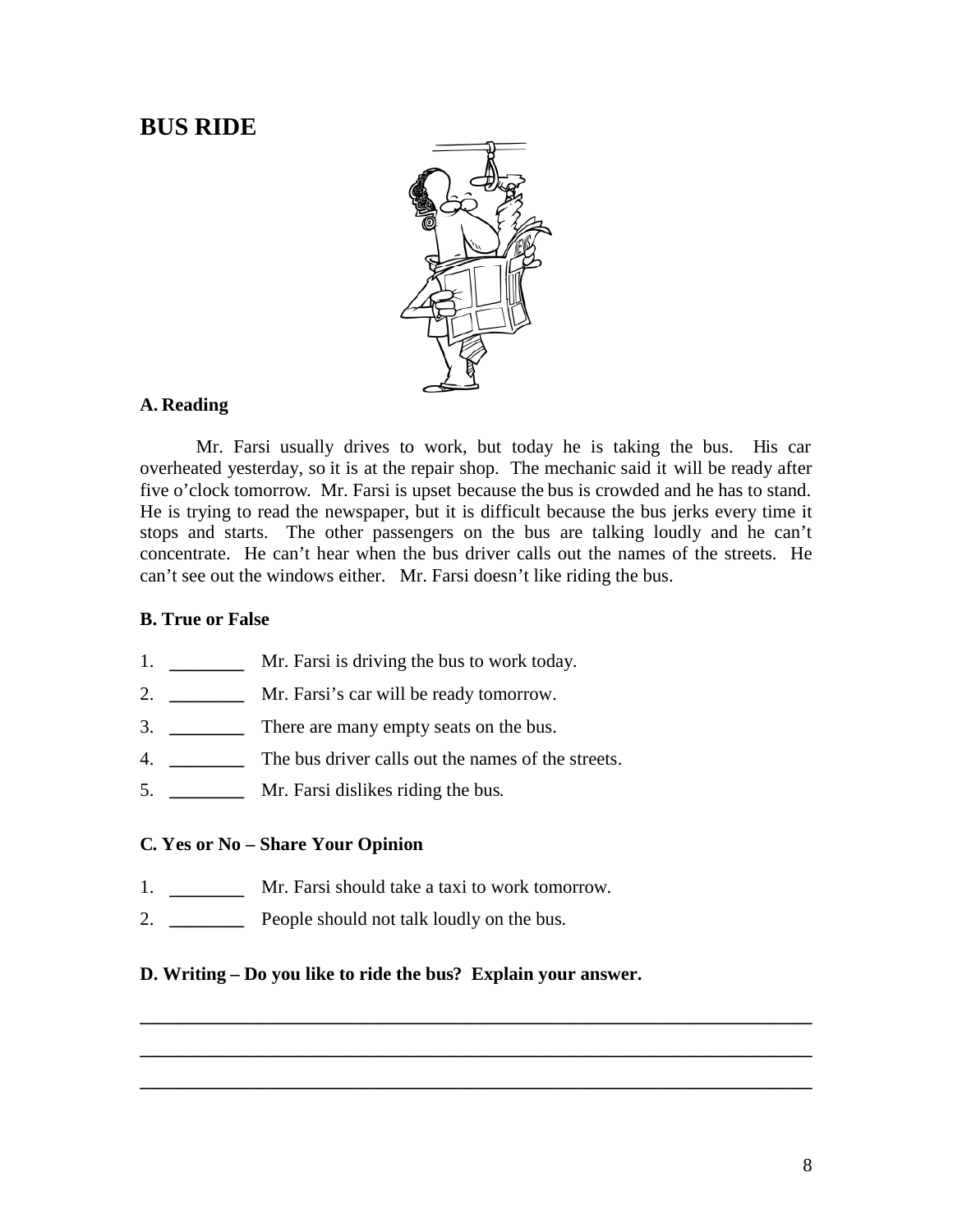## **BABY VACCINATIONS**



#### **A. Reading**

Mrs. Akala is at the medical clinic with her son, Kanoa. Kanoa is six months old and he is getting a check-up and a shot. The nurse weighed him, measured him, and took his temperature. Kanoa is thirty-four inches long, and he weighs twenty-eight pounds. His height and weight are average for his age. His temperature is 98 degrees, which is normal. Mrs. Akala is grateful that Kanoa is a healthy baby. Now, the nurse is preparing to give Kanoa a vaccination. A vaccination is a shot. Babies receive shots to prevent them from getting serious diseases.

#### **B. True or False**

- 1. **Mrs. Akala's son, Kanoa, is six months old.**
- 2. **\_\_\_\_\_\_\_\_** Kanoa is small for his age.
- 3. **\_\_\_\_\_\_\_\_** Vaccinations prevent diseases.
- 4. **\_\_\_\_\_\_\_\_** Mrs. Akala and her son are in the emergency room at a hospital.
- 5. **\_\_\_\_\_\_\_\_** The nurse is crying.

#### **C. Yes or No – Share Your Opinion**

- 1. **\_\_\_\_\_\_\_\_** Vaccinations are safe.
- 2. **\_\_\_\_\_\_\_\_** I am afraid of needles and shots.

#### **D. Writing – When was the last time you had a shot? Who gave it to you?**

**\_\_\_\_\_\_\_\_\_\_\_\_\_\_\_\_\_\_\_\_\_\_\_\_\_\_\_\_\_\_\_\_\_\_\_\_\_\_\_\_\_\_\_\_\_\_\_\_\_\_\_\_\_\_\_\_\_\_\_\_\_\_\_\_\_\_\_\_\_\_\_\_**

**\_\_\_\_\_\_\_\_\_\_\_\_\_\_\_\_\_\_\_\_\_\_\_\_\_\_\_\_\_\_\_\_\_\_\_\_\_\_\_\_\_\_\_\_\_\_\_\_\_\_\_\_\_\_\_\_\_\_\_\_\_\_\_\_\_\_\_\_\_\_\_\_**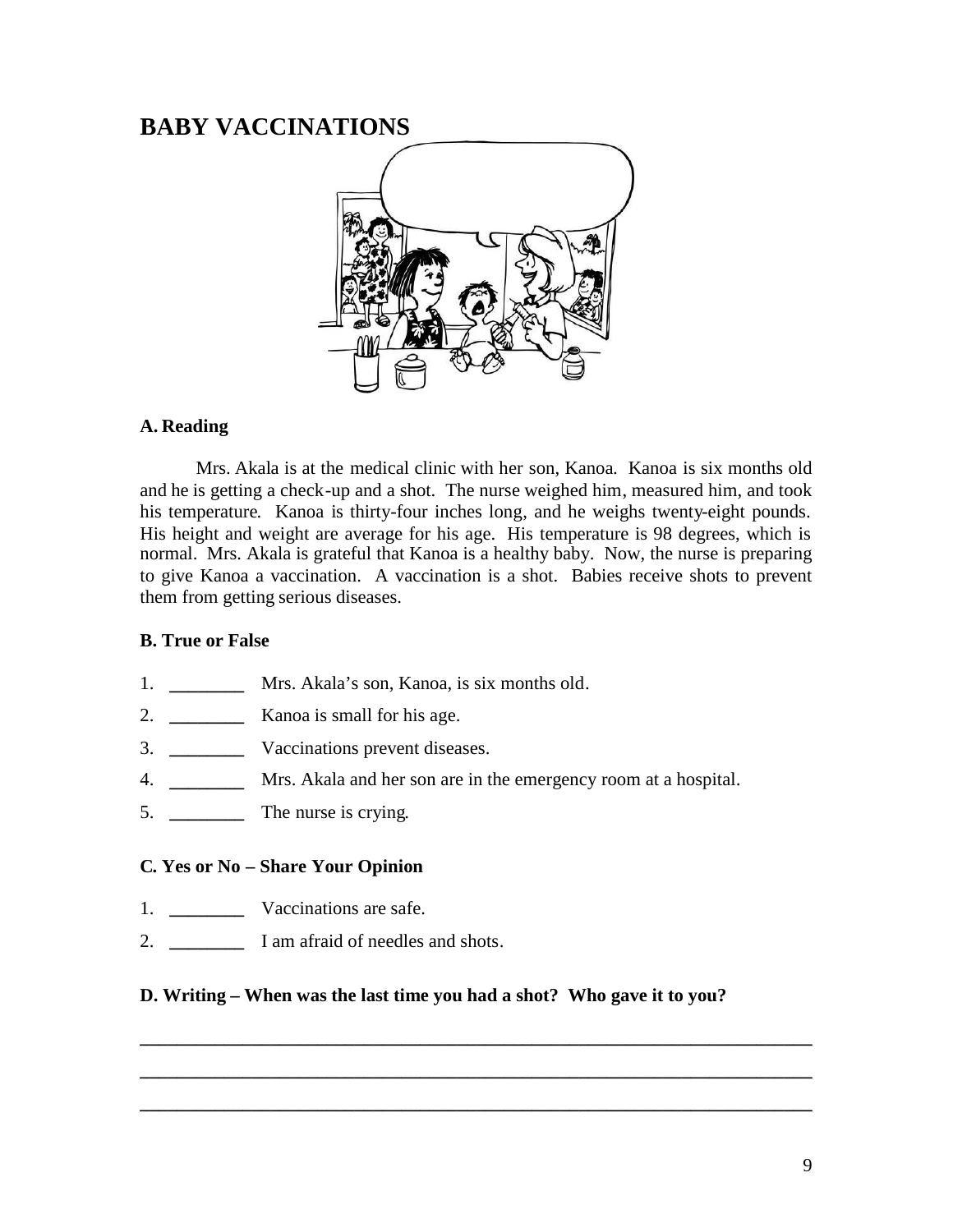## **COWBOY**



#### **A. Reading**

Buck is a cowboy. He lives on a ranch in Montana with his horse Buckaroo. The ranch has cows, goats, horses, and chickens. Buck takes care of the cows on the ranch. He feeds them, rounds them up, brands them, and keeps them safe from wild animals. He also mends broken fences and collects firewood. Buck works ten hours a day, six days a week. His only day off is Sunday. On Sunday evenings, all the ranch workers eat a big dinner together. After dinner, they sit around the campfire while Buck plays his guitar. They sing cowboy songs until their voices are hoarse.

**\_\_\_\_\_\_\_\_\_\_\_\_\_\_\_\_\_\_\_\_\_\_\_\_\_\_\_\_\_\_\_\_\_\_\_\_\_\_\_\_\_\_\_\_\_\_\_\_\_\_\_\_\_\_\_\_\_\_\_\_\_\_\_\_\_\_\_\_\_\_\_\_**

**\_\_\_\_\_\_\_\_\_\_\_\_\_\_\_\_\_\_\_\_\_\_\_\_\_\_\_\_\_\_\_\_\_\_\_\_\_\_\_\_\_\_\_\_\_\_\_\_\_\_\_\_\_\_\_\_\_\_\_\_\_\_\_\_\_\_\_\_\_\_\_\_**

**\_\_\_\_\_\_\_\_\_\_\_\_\_\_\_\_\_\_\_\_\_\_\_\_\_\_\_\_\_\_\_\_\_\_\_\_\_\_\_\_\_\_\_\_\_\_\_\_\_\_\_\_\_\_\_\_\_\_\_\_\_\_\_\_\_\_\_\_\_\_\_\_**

#### **B. True or False**

- 1. **Buck has a cow named Buckaroo.**
- 2. **\_\_\_\_\_\_\_\_** The ranch has animals.
- 3. **\_\_\_\_\_\_\_\_** The ranch is located in Montana.
- 4. **\_\_\_\_\_\_\_\_** The word *hoarse* means the same thing as *horse*.
- 5. **\_\_\_\_\_\_\_\_** Buck works forty hours a week.

#### **C. Yes or No – Share Your Opinion**

- 1. **\_\_\_\_\_\_\_\_** I like campfires.
- 2. **\_\_\_\_\_\_\_\_** I like to participate in sing-a-longs.

#### **D. Writing – Would you like to live on a ranch? Why?**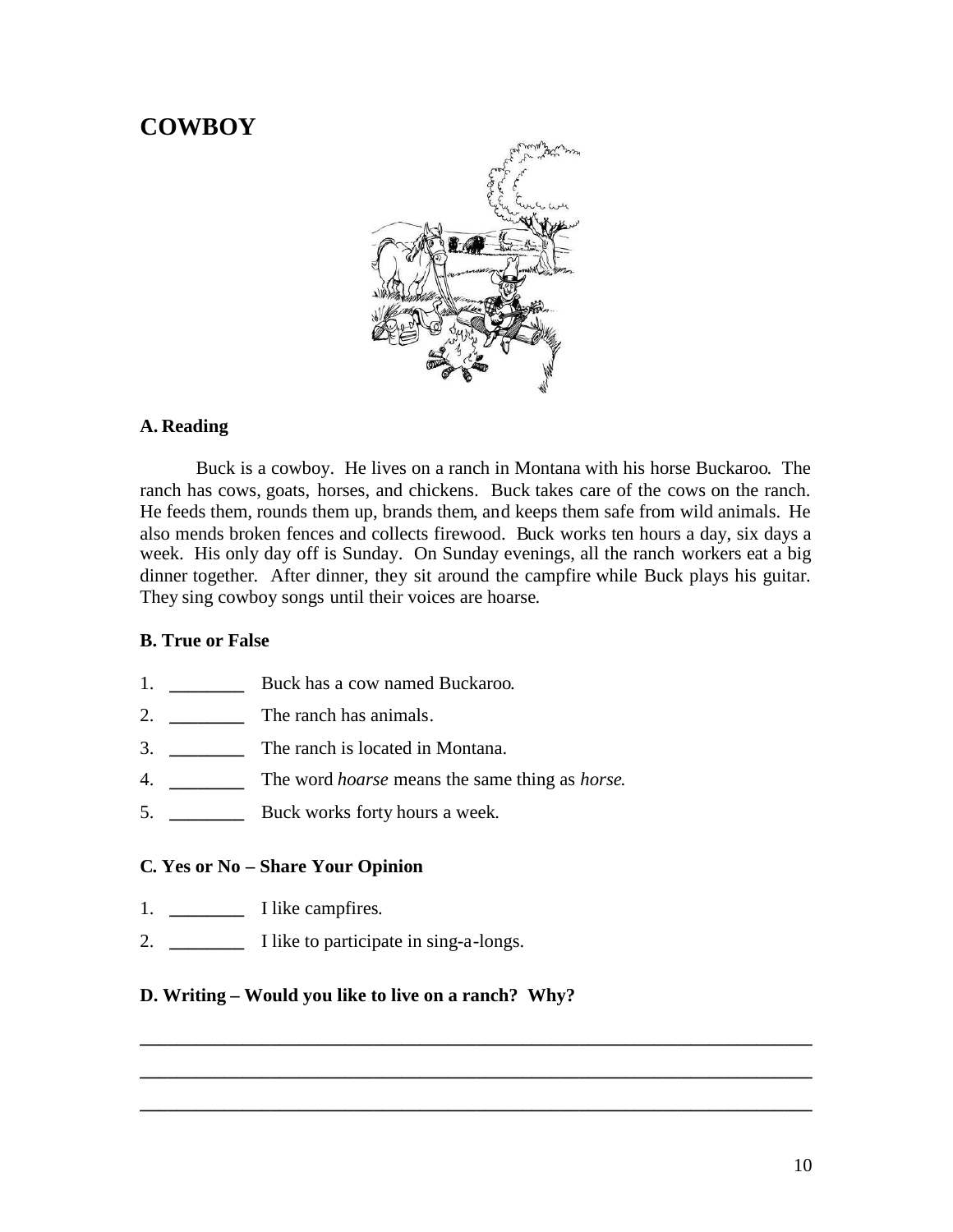## **NEW DRIVER**



#### **A. Reading**

Luz and Raymond are going to dinner with their neighbors, Victor and Ashley. They are going to a Mexican restaurant that is about fifteen miles from their house. The restaurant has great food and the prices are reasonable.

Luz is driving, and she is nervous. She got her drivers license a month ago, and this is the first time she has driven with passengers in the backseat. Her husband Raymond taught her how to drive. Luz easily passed the driving test, but her husband thinks she needs more practice driving.

#### **B. True or False**

- 1. **\_\_\_\_\_\_\_\_** Raymond is married to Luz.
- 2. **\_\_\_\_\_\_\_\_** An instructor at a driving school taught Luz how to drive.
- 3. **\_\_\_\_\_\_\_\_** Luz passed the driving test.
- 4. **\_\_\_\_\_\_\_\_** Raymond, Luz, and their neighbors just ate Mexican food.
- 5. **\_\_\_\_\_\_\_\_** Luz forgot to put on her seatbelt.

#### **C. Yes or No – Share Your Opinion**

- 1. **\_\_\_\_\_** It's easy to teach someone to drive a car.
- 2. **\_\_\_\_\_\_\_\_** Wearing a seatbelt can save your life.

#### **D. Writing – Do you always wear a seatbelt when you're traveling in a car? Why?**

**\_\_\_\_\_\_\_\_\_\_\_\_\_\_\_\_\_\_\_\_\_\_\_\_\_\_\_\_\_\_\_\_\_\_\_\_\_\_\_\_\_\_\_\_\_\_\_\_\_\_\_\_\_\_\_\_\_\_\_\_\_\_\_\_\_\_\_\_\_\_\_\_**

**\_\_\_\_\_\_\_\_\_\_\_\_\_\_\_\_\_\_\_\_\_\_\_\_\_\_\_\_\_\_\_\_\_\_\_\_\_\_\_\_\_\_\_\_\_\_\_\_\_\_\_\_\_\_\_\_\_\_\_\_\_\_\_\_\_\_\_\_\_\_\_\_**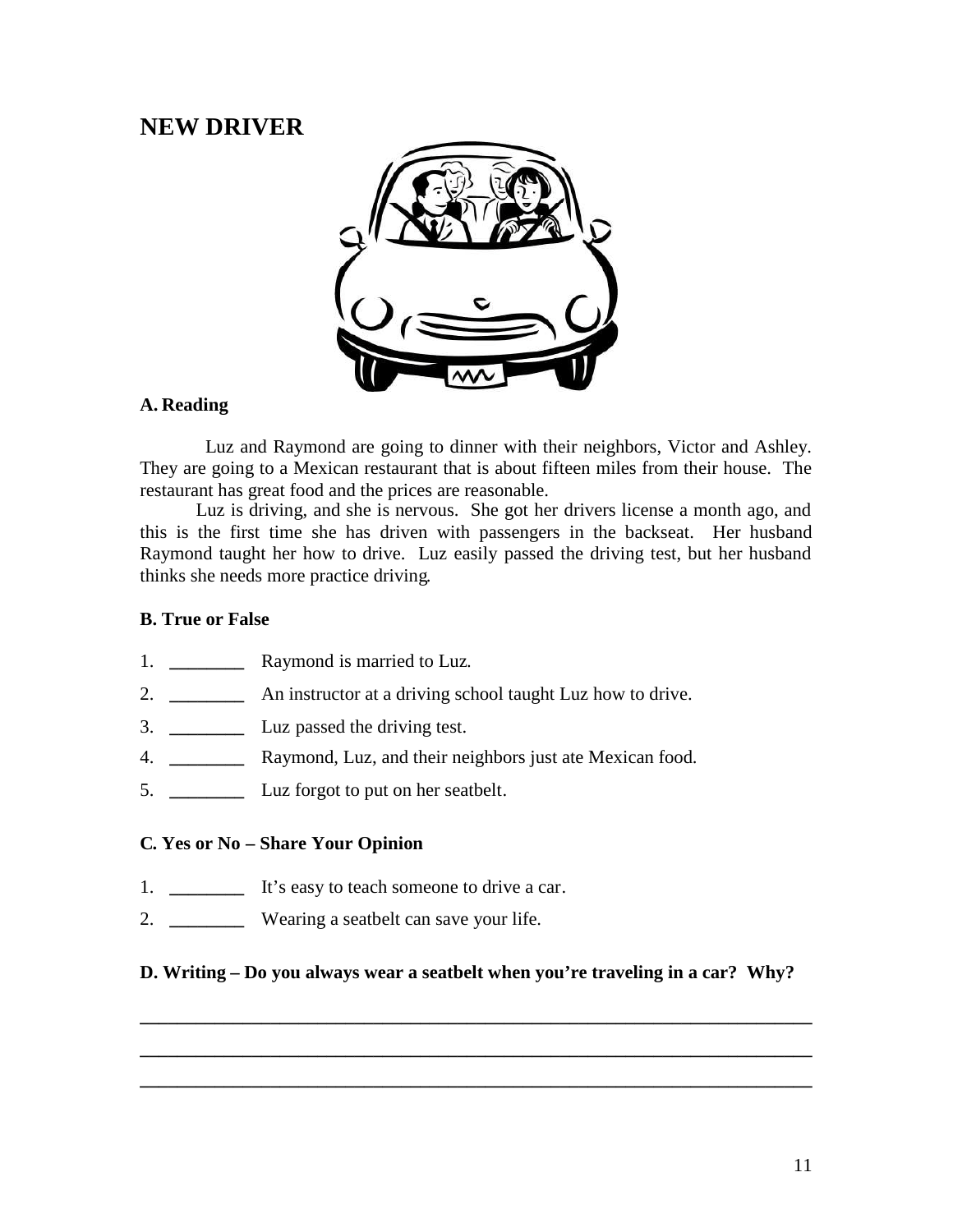## **BAD REPORT CARD**



#### **A. Reading**

Larry's parents received his report card in the mail today, and they are very upset. Larry got two F's on his report card. One F is in math and the other is in reading. Larry's teacher, Mrs. Newsome, wrote a note and asked Larry's parents to meet with her for a teacher-parent conference.

Larry used to get good grades, but lately he's been spending more time with his friends and less time studying. Sometimes he copies his friend Joe's homework. Sometimes he just doesn't do his homework at all.

**\_\_\_\_\_\_\_\_\_\_\_\_\_\_\_\_\_\_\_\_\_\_\_\_\_\_\_\_\_\_\_\_\_\_\_\_\_\_\_\_\_\_\_\_\_\_\_\_\_\_\_\_\_\_\_\_\_\_\_\_\_\_\_\_\_\_\_\_\_\_\_\_**

**\_\_\_\_\_\_\_\_\_\_\_\_\_\_\_\_\_\_\_\_\_\_\_\_\_\_\_\_\_\_\_\_\_\_\_\_\_\_\_\_\_\_\_\_\_\_\_\_\_\_\_\_\_\_\_\_\_\_\_\_\_\_\_\_\_\_\_\_\_\_\_\_**

**\_\_\_\_\_\_\_\_\_\_\_\_\_\_\_\_\_\_\_\_\_\_\_\_\_\_\_\_\_\_\_\_\_\_\_\_\_\_\_\_\_\_\_\_\_\_\_\_\_\_\_\_\_\_\_\_\_\_\_\_\_\_\_\_\_\_\_\_\_\_\_\_**

#### **B. True or False**

- 1. **\_\_\_\_\_\_\_\_** Larry's parents are upset.
- 2. **\_\_\_\_\_\_\_\_** Mrs. Newsome is Larry's teacher.
- 3. **\_\_\_\_\_\_\_\_** Larry is a good student.
- 4. **\_\_\_\_\_\_\_\_** Teachers and parents meet during teacher-parent conferences.
- 5. **\_\_\_\_\_\_\_\_** Larry doesn't always do his homework.

#### **C. Yes or No – Share Your Opinion**

- 1. **\_\_\_\_\_\_\_\_** Larry's parents should punish him.
- 2. **\_\_\_\_\_\_\_\_** Kids should go to school on Saturday mornings.

#### **D. Writing – What should Larry's parents do? Why?**